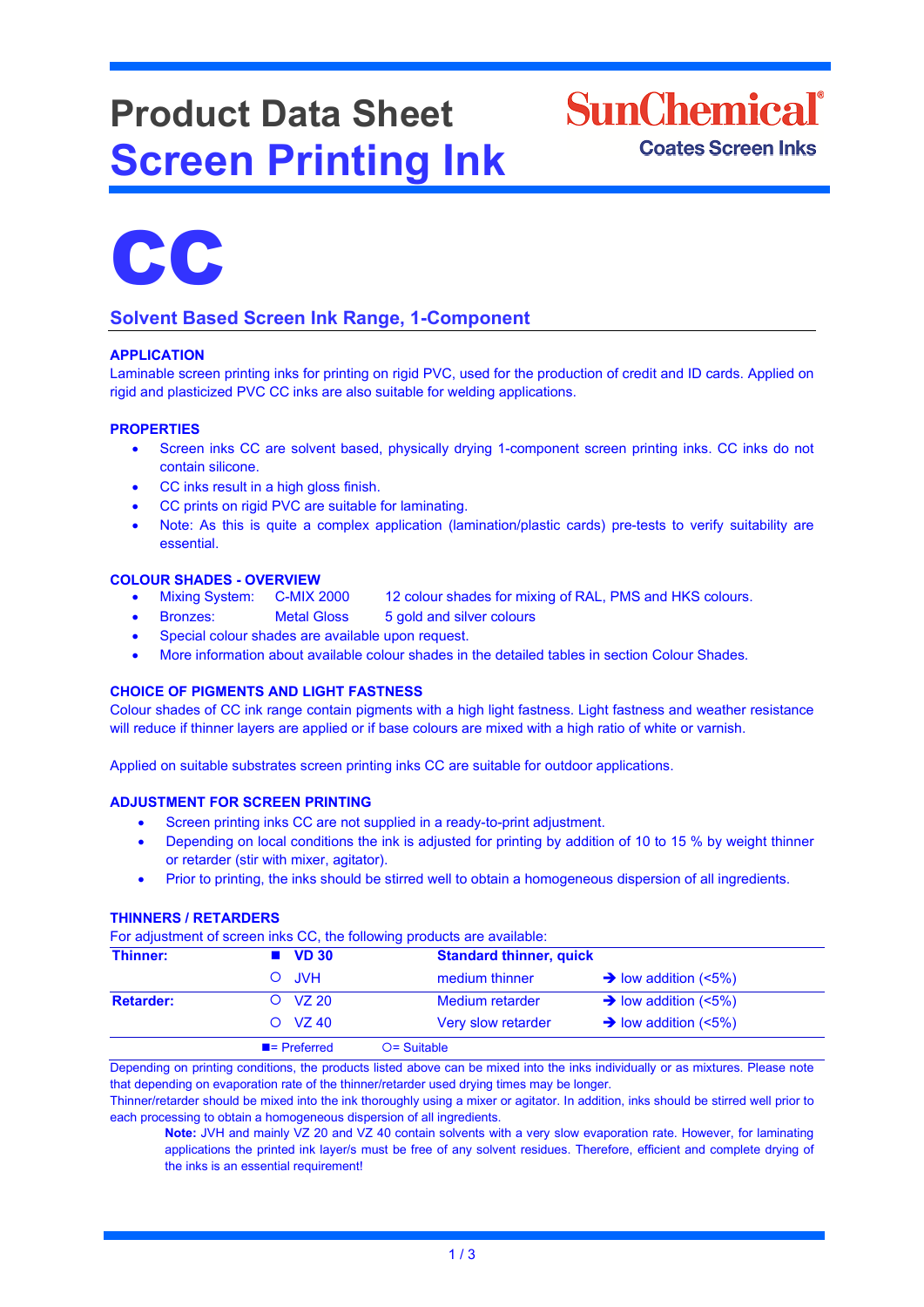#### **ADDITIONAL AUXILIARY AGENTS Not available.**

# **OVERPRINTING**

**Not required.**

# **BRONZE COLOURS, MIXING OF BRONZE INKS**

CC bronze colours (gold and silver colours) only have a very limited shelf life. Therefore, these colours are generally delivered separately. These two components should only be mixed prior to printing. Component A contains the binder (coloured), component B contains the silver pigment. Mixture of 88 parts : 12 parts will result in the required gold or silver shade.

| <b>Component A</b><br>(Binder)   |   | <b>Component B</b><br>(Bronze) |   |                     |                  |  |
|----------------------------------|---|--------------------------------|---|---------------------|------------------|--|
| 88 Parts                         |   | <b>12 Parts</b>                |   | <b>Colour Shade</b> |                  |  |
| <b>CC 75/A-NT</b>                | ٠ | <b>B</b> 79/16                 | Ξ | <b>CC 75/NT</b>     | (rich gold)      |  |
| <b>CC 76/A-NT</b>                | ٠ | <b>B</b> 79/16                 | = | <b>CC 76/NT</b>     | (rich pale gold) |  |
| <b>CC 77/A-NT</b>                | ٠ | <b>B</b> 79/16                 | = | <b>CC 77/NT</b>     | (pale gold)      |  |
| <b>CC 78/A-NT</b>                | ٠ | <b>B</b> 79/16                 | Ξ | <b>CC 78/NT</b>     | (copper)         |  |
| <b>CC 79/A-NT</b>                | ٠ | <b>B</b> 79/16                 | Ξ | <b>CC 79/NT</b>     | (silver)         |  |
| Mixing ratios in parts by weight |   |                                |   |                     |                  |  |

To enhance laser marking properties, bronze content may be reduced by approx. 10%.

Generally mixed bronze colours can be processed within a period of 1 – 3 months.

#### **DRYING**

CC screen printing inks dry physically, i.e. by evaporation of solvents.

Drying times below are only approximate as drying times depend on various factors.

- Type and amount of thinners/retarders used.
- Thickness of printed ink layer; number of overprinted ink layers.
- Rack drying or tunnel dryer.
- Temperature, air supply, speed of air stream.
- Type of substrate/material printed.

Depending on local conditions, drying time in a drying frame (rack) is approx. 5 minutes at room temperature (20°C). Drying time using an efficient tunnel dryer (e.g. 2 hot air and 1 cold air section) is about 25 - 35 seconds at a temperature of 50°C.

#### **Note: Addition of JVH, VZ 20 and/or VZ 40 may result in much longer drying times!**

#### **SCREEN FABRIC / STENCILS**

CC inks have been formulated for printing with fabrics ranging from 77 to 120 threads/cm. Suitability for printing with coarser or finer fabrics should be determined by corresponding pre-trials.

All copy emulsions and capillary films suitable for solvent based screen inks can be used, such as our program of SunCoat or Murakami products.

#### **CLEANING**

Stencils and tools can be cleaned with our universal cleaning agents URS or URS 3.

# **PACK SIZE**

Screen printing inks CC are delivered in 1 litre containers. Other pack sizes are available upon request.

#### **SHELF LIFE**

In closed original containers, CC inks generally have a shelf life of 3 years from date of production. For exact date of expiry, please refer to the label.